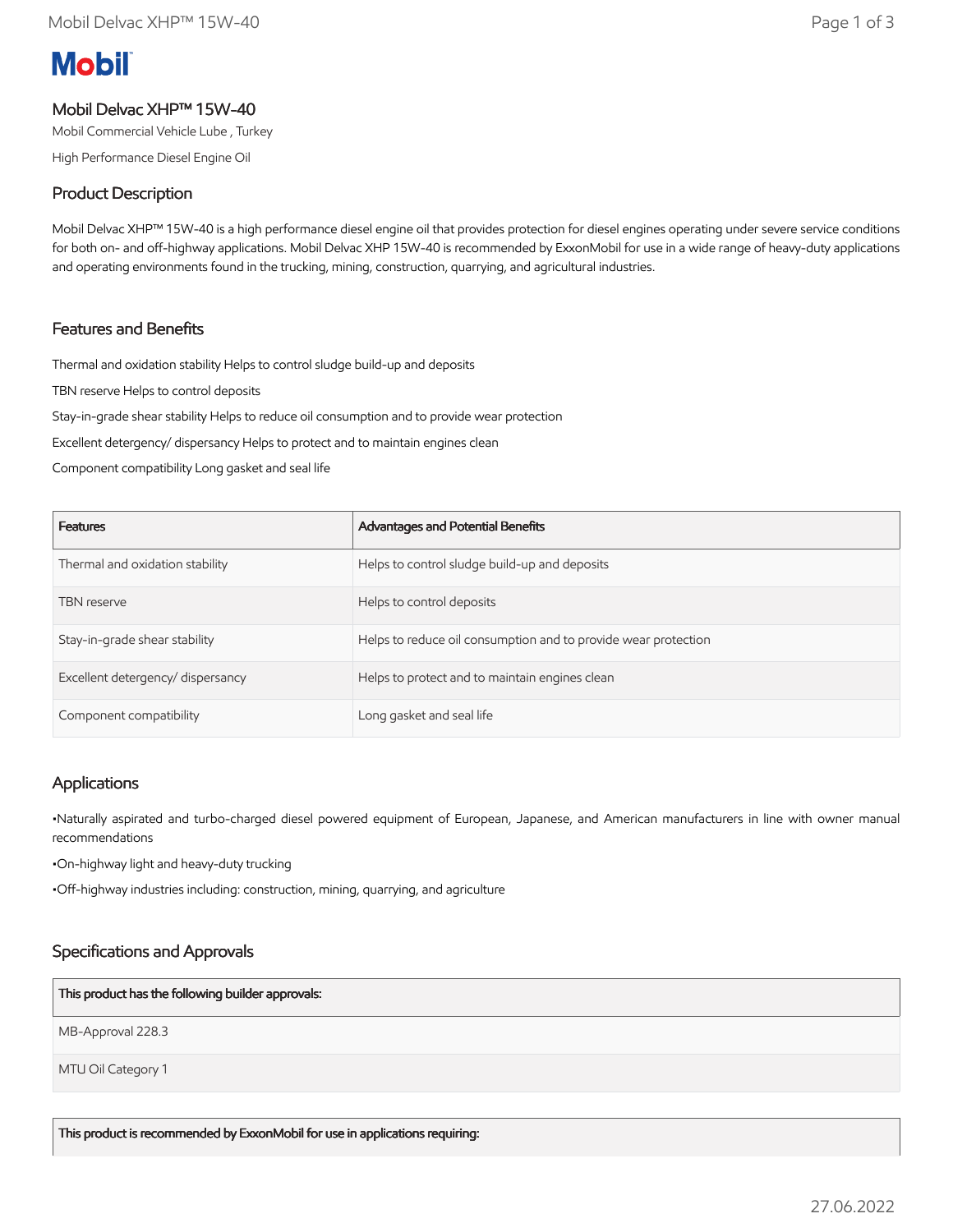| This product is recommended by ExxonMobil for use in applications requiring: |  |
|------------------------------------------------------------------------------|--|
|                                                                              |  |

| MAN M 3275-1                |
|-----------------------------|
| RENAULT TRUCKS RLD          |
| VOLVO VDS-2                 |
| ACEA A2                     |
| ACEA B2                     |
| ACEA E3                     |
| API CF                      |
| API CF-4                    |
| API CG-4                    |
| <b>RENAULT TRUCKS RLD-2</b> |

#### This product meets or exceeds the requirements of the following industry specification:

API SJ

## Properties and Specifications

| Property                                                               |            |
|------------------------------------------------------------------------|------------|
| Grade                                                                  | SAE 15W-40 |
| Kinematic Viscosity @ 100 C, mm2/s, ASTM D445                          | 14.5       |
| Kinematic Viscosity @ 40 C, mm2/s, ASTM D445                           | 106        |
| Viscosity Index, ASTM D2270                                            | 140        |
| Specific Gravity, 15 C/15 C, ASTM D4052                                | 0.881      |
| Pour Point, °C, ASTM D97                                               | $-27$      |
| Flash Point, °C, ASTM D92                                              | 230        |
| Ash, Sulfated, mass%, ASTM D874                                        | 1.1        |
| Total Base Number, mgKOH/g, ASTM D2896                                 | 9.7        |
| Cold-Cranking Simulator, Apparent Viscosity @ -20 C, mPa.s, ASTM D5293 | 6150       |

### Health and safety

Health and Safety recommendations for this product can be found on the Material Safety Data Sheet (MSDS) @ [http://www.msds.exxonmobil.com/psims](http://www.msds.exxonmobil.com/psims/psims.aspx) /psims.aspx